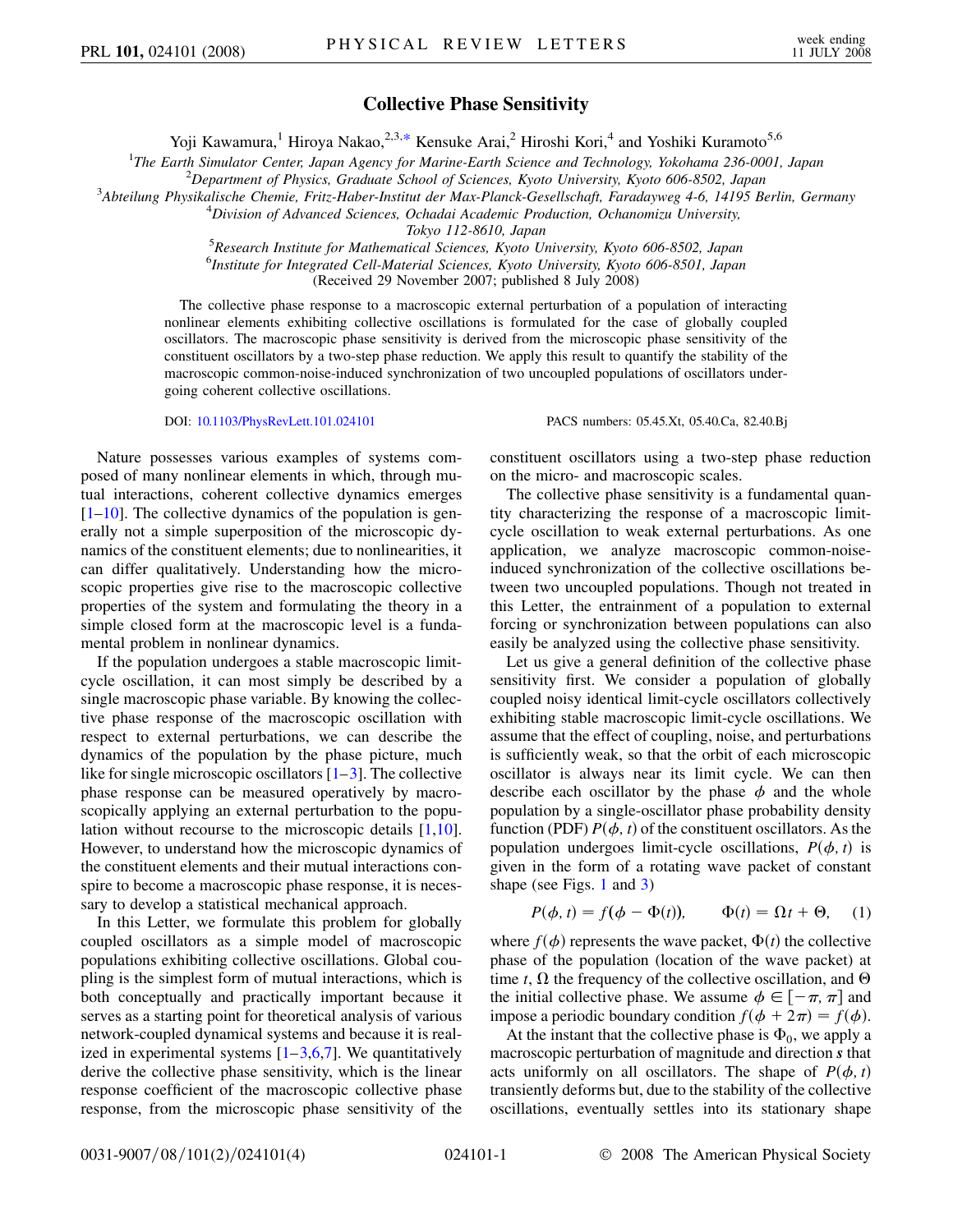Eq.  $(1)$  $(1)$ . We denote the perturbed PDF after a sufficiently long time  $t_0$  as  $P_1(\phi, t + t_0) = f(\phi - \Phi_1(\Phi_0, s, t_0))$ , and the unperturbed PDF after time  $t_0$  as  $P_2(\phi, t + t_0) =$  $f(\phi - \Phi_2(\Phi_0, t_0))$ , where  $\Phi_2 = \Phi_0 + \Omega t_0$ . The collective phase response function  $G(\Phi_0; s)$  is defined as the asymptotic difference of  $\Phi_1(\Phi_0, s, t_0)$  and  $\Phi_2(\Phi_0, t_0)$ :  $G(\Phi_0; s) = \lim_{t_0 \to \infty} [\Phi_1(\Phi_0, s, t_0) - \Phi_2(\Phi_0, t_0)]$  [\[1](#page-3-1)]. This is, in general, a function of  $\Phi_0$  and *s*. When the impulse magnitude j*s*j is small enough, the collective phase response function is proportional to *s* and is given by  $G(\Phi_0; s) = \zeta(\Phi_0) \cdot s$ , where  $\zeta(\Phi_0)$  is the collective phase sensitivity [\[2\]](#page-3-7).

We consider globally coupled oscillators described by the following Langevin equation:

<span id="page-1-0"></span>
$$
\dot{X}_j(t) = F[X_j(t)] + \frac{1}{N} \sum_{k=1}^{N} V[X_k(t)] + \sqrt{2D_0} \eta_j(t) + s(t),
$$
\n(2)

for  $j = 1, \ldots, N$ , where  $X_j$  is the state of the *j*th oscillator,  $F(X)$  the dynamics of a single oscillator,  $V(X)$  the contribution from each oscillator to the mean field,  $D_0$  the noise intensity,  $\mathbf{\eta}_j(t)$  an independent zero-mean Gaussian white noise of unit intensity, which satisfies  $\langle \eta_j(t)\eta_k(t')\rangle =$  $\mathbf{I} \delta_{j,k} \delta(t-t')$ , where **I** is the unit matrix, and *s(t)* the macroscopic external perturbation common to all oscillators. When isolated, each oscillator has a stable limit cycle  $X_0(t+T) = X_0(t)$  with period  $T = 2\pi/\omega$ . We define a phase  $\phi(X) \in [-\pi, \pi]$  around the limit cycle, which increases with a constant natural frequency  $\omega$  [[2\]](#page-3-7). We assume that the effect of coupling, noise, and perturbation is sufficiently weak.

To derive a dynamical equation for the single-oscillator phase PDF of our system, we perform the first, microscopic phase reduction of Eq. [\(2\)](#page-1-0). Using the microscopic phase sensitivity of each oscillator  $\mathbf{Z}(\phi) = \nabla_X \phi|_{X = X_0(\phi)}$  [\[2\]](#page-3-7), the dynamics of the system can be reduced to the following Langevin phase equation:  $\dot{\phi}_j(t) = \omega + \frac{1}{N} \sum_{k=1}^N \mathbf{Z}(\phi_j)$ .  $V[X_0(\phi_k)] + \sqrt{2D_0}Z(\phi_j) \cdot \eta_j(t) + \xi(\phi_j, t)$ , where the effect of the perturbation is given by  $\xi(\phi_j, t) = \mathbf{Z}(\phi_j) \cdot s(t)$ . From this equation, after averaging and taking the limit as  $N \rightarrow \infty$  (see [\[2](#page-3-7)[,11\]](#page-3-8) for details), we obtain the nonlinear Fokker-Planck equation (FPE) for the single-oscillator phase PDF  $P(\phi, t)$ :

<span id="page-1-1"></span>
$$
\frac{\partial}{\partial t}P(\phi, t) = -\frac{\partial}{\partial \phi} \left\{ \left[ \omega + \int_{-\pi}^{\pi} \Gamma(\phi - \phi')P(\phi', t) d\phi' \right] + \xi(\phi, t) \right\} + D \frac{\partial^2}{\partial \phi^2} P(\phi, t), \tag{3}
$$

where the phase coupling function is given by  $\Gamma(\phi - )$  $\phi' = (1/2\pi) \int_{-\pi}^{\pi} Z(\phi + \psi) \cdot V(\phi' + \psi) d\psi$  and the diffusion coefficient by  $D = (D_0/2\pi) \int_{-\pi}^{\pi} Z(\psi) \cdot Z(\psi) d\psi$ . The external perturbation  $\xi(\phi, t)$  in the drift term is not averaged but kept as a time-dependent term.

To realize stable macroscopic oscillations, we assume that the coupling function  $\Gamma(\phi)$  is unimodal and satisfies

the in-phase (attractive) condition  $d\Gamma(\phi)/d\phi|_{\phi=0} < 0$  [[2\]](#page-3-7). When there is no external perturbation  $[\xi(\phi, t) \equiv 0]$ , the solution of Eq. [\(3](#page-1-1)) is given by a rotating wave packet of the form Eq. [\(1](#page-0-0)), which behaves as follows: In the absence of independent noise  $(D_0 = 0)$ , the oscillators are completely synchronized, so that  $P(\phi, t)$  is delta-peaked. As  $D_0$  is increased,  $P(\phi, t)$  takes on a finite width while rotating at a constant speed. As  $D_0$  increases past a critical value  $D_c$ , the collective oscillation disappears, and  $P(\phi, t) \equiv 1/2\pi$ . For the following analysis, we take  $0 < D_0 < D_c$ .

We now derive the collective phase sensitivity  $\zeta(\Phi)$ from the microscopic phase sensitivity  $Z(\phi)$  by seeking a closed equation for the collective phase  $\Phi(t)$ . This is performed by the second, macroscopic phase reduction, similarly to the derivation of wave front dynamics for oscillatory media [\[2\]](#page-3-7). Our treatment here is a generalization of [\[11\]](#page-3-8) for nonlocally coupled noisy oscillators. Let us ignore the perturbation for the moment  $[\xi(\phi, t) \equiv 0]$ . Introducing a corotating phase with the wave packet  $\theta = \phi - \Phi(t) = \phi - \Omega t - \Theta$ , the solution of Eq. ([3\)](#page-1-1),  $P(\phi, t) = f(\theta)$ , satisfies  $D(d^2/d\theta^2)f(\theta) - (d/d\theta) \times$  $E(a/\mu v)$  (v)  $(a/\mu v)$  (e)<br>{ $[ (\omega - \Omega) + \int_{-\pi}^{\pi} \Gamma(\theta - \theta') f(\theta') d\theta' ] f(\theta)$ } = 0. Small deviations  $u(\theta)$  from this unperturbed wave packet  $f(\theta)$  obey a linearized equation  $\partial_t u(\theta, t) = \hat{L}u(\theta, t)$ , where the linear operator  $\hat{L}$  is given by  $\hat{L}u(\theta) = D\frac{d^2}{d\theta^2}u(\theta) - \frac{d}{d\theta} \times$  $\int_{0}^{a} \frac{d\theta}{\sqrt{a^2 - 4}} \cdot d\theta = \int_{0}^{a} \frac{d\theta}{\sqrt{a^2 - 4}} \cdot d\theta = \int_{0}^{a} \frac{d\theta}{\sqrt{a^2 - 4}} \cdot d\theta = \int_{0}^{a} \frac{d\theta}{\sqrt{a^2 - 4}} \cdot d\theta$  $\int_{-\pi}^{\pi} \Gamma(\theta - \theta') u(\theta') d\theta'$ . Defining the inner product as  $[u^*(\theta), u(\theta)] = \int_{-\pi}^{\pi} u^*(\theta)u(\theta) d\theta$ , we introduce an adjoint operator  $\hat{L}^*$  of  $\hat{L}$  by  $[u^*(\theta), \hat{L}u(\theta)] = [\hat{L}^*u^*(\theta), u(\theta)].$  In the calculation below, we need only zero eigenfunctions  $u_0(\theta)$  of  $\hat{L}$  and  $u_0^*(\theta)$  of  $\hat{L}^*$ , which we normalize as  $[u_0^*(\theta), u_0(\theta)] = 1$ . It is easy to check that  $u_0(\theta)$  can be chosen as  $u_0(\theta) = df(\theta)/d\theta$ , reflecting the translational symmetry of Eq. [\(3\)](#page-1-1) [[2,](#page-3-7)[11\]](#page-3-8).

We now incorporate the effect of perturbation  $\xi(\phi, t)$ . To obtain a closed equation for  $\Phi(t)$ , we assume that the solution of Eq.  $(3)$  $(3)$  $(3)$  is still given in the form of Eq.  $(1)$  $(1)$ , ignoring its slight deformation at the lowest order. Instead, we allow the constant  $\Theta$  in Eq. [\(1\)](#page-0-0) to vary slowly with time as  $\Theta(t)$ . Plugging  $P(\phi, t) = f(\theta(t)) = f(\phi - \Omega t - \Theta(t))$ into Eq. [\(3](#page-1-1)), we obtain  $u_0(\theta)\dot{\Theta}(t) = \frac{d}{d\theta}\xi[\theta + \Omega t +$  $\Theta(t)$ , *t*]*f*( $\theta$ )}. Taking the inner product with  $u_0^*(\theta)$  on both sides yields  $\dot{\Theta}(t) = \int_{-\pi}^{\pi} u_0^*(\theta) (d/d\theta) \{ \xi[\theta + \Omega t +$  $\Theta(t)$ ,  $t$   $f$  $f$  $(\theta)$  $d\theta$ . Noting that  $\xi[\theta + \Omega t + \Theta(t), t] = \xi[\theta + \Omega(t)]$  $\Phi(t)$ ,  $t$  =  $\mathbf{Z}[\theta + \Phi(t)] \cdot s(t)$ , we arrive at the macroscopic phase equation obeyed by  $\Phi(t)$ :

$$
\dot{\Phi}(t) = \Omega + \zeta[\Phi(t)] \cdot s(t), \tag{4}
$$

where the collective phase sensitivity is given by

$$
\zeta(\Phi) = \int_{-\pi}^{\pi} \left( -\frac{du_0^*(\theta)}{d\theta} f(\theta) \right) Z(\theta + \Phi) d\theta. \tag{5}
$$

Thus,  $\zeta(\Phi)$  is expressed as a convolution of the microscopic phase sensitivity  $\mathbf{Z}(\theta)$  with a kernel  $-u_0^*(\theta)^\prime f(\theta)$ . Note that the kernel is not merely the PDF  $f(\theta)$  as we would naively expect.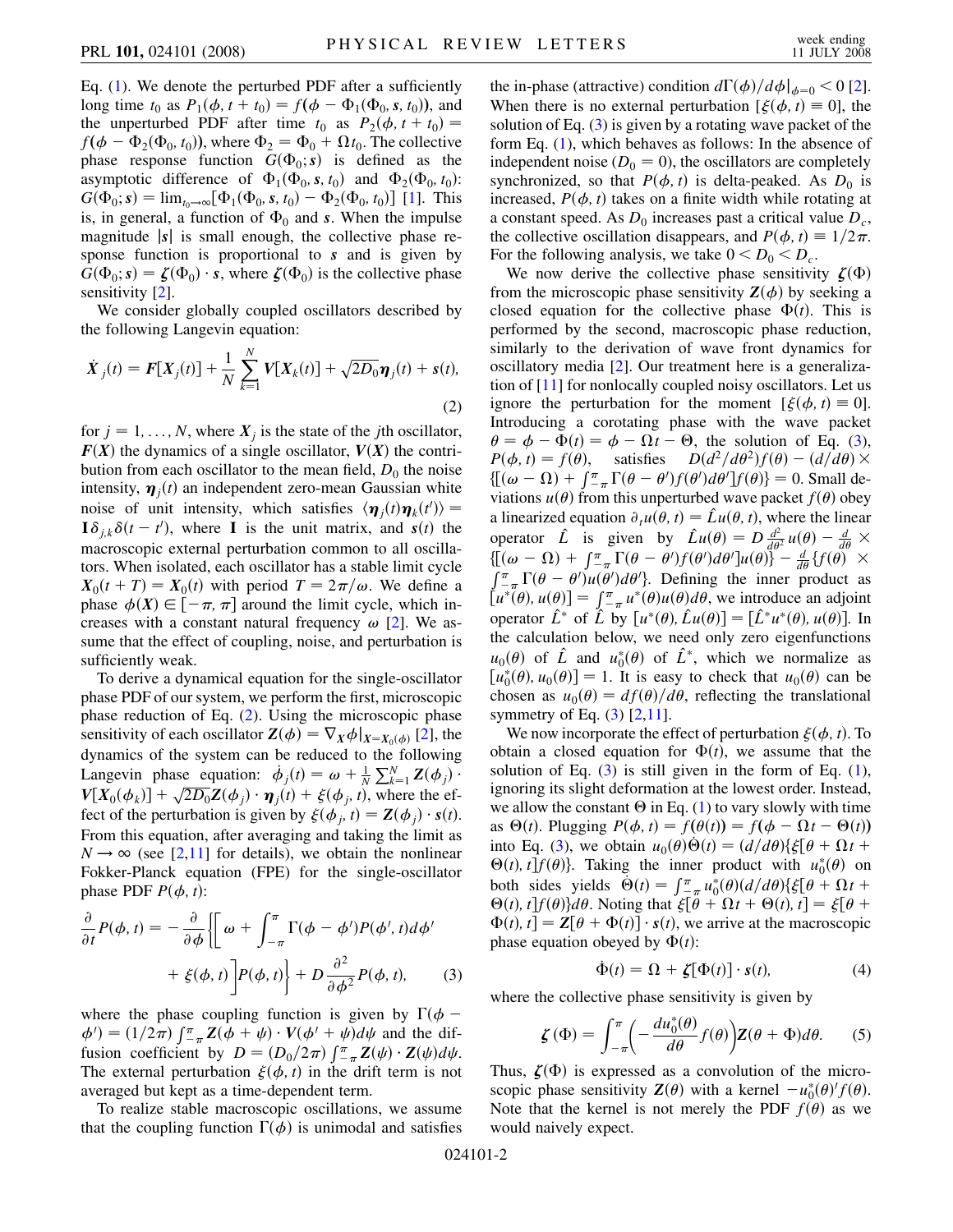Now let us illustrate our results with an example of *N* noisy globally coupled Stuart-Landau (SL) oscillators described by the following Langevin equation  $[2,11]$  $[2,11]$ :  $\dot{W}_j(t) = (1 + i\omega_0)W_j - (1 + i\beta)|W_j|^2W_j + (K/N) \times$  $\sum_{k=1}^{N} W_{k} + \sqrt{2D_{0}} \eta_{j}(t) + s(t)$ . Here the complex amplitude  $W_j = W_j^R + iW_j^{\bar{I}}$  (*R* and *I* express real and imaginary components, respectively) describes the state of the *j*th oscillator [i.e.,  $X_j = (W_j^R, W_j^I)$ ],  $\omega_0$  and  $\beta$  are oscillator parameters, *K* the coupling strength,  $s(t) = s^R(t) + is^I(t)$ the macroscopic complex perturbation,  $D_0$  the noise intensity, and  $\eta_j(t) = \eta_j^R(t) + i \eta_j^I(t)$  the independent complex Gaussian white noise of zero mean and unit intensity which satisfies  $\langle \eta_i^R(t) \eta_k^R(t') \rangle = \langle \eta_j^I(t) \eta_k^I(t') \rangle =$  $\delta_{j,k}\delta(t-t')$  and  $\langle \eta_j^R(t)\eta_k^I(t')\rangle = 0$ . The phase  $\phi$  is defined on the complex plane as  $\phi = \arg W - \beta \ln |W|$ , which grows constantly with a natural frequency  $\omega = \omega_0 - \beta$ in the absence of coupling and other external effects. The microscopic phase sensitivity has both real and imaginary parts, given analytically as  $\mathbf{Z}(\phi) =$  $(Z^R(\phi), Z^I(\phi)) = (-\sin\phi - \beta\cos\phi, \cos\phi - \beta\sin\phi),$ and the phase coupling function is given by  $\Gamma(\phi - \phi') =$  $-K\sqrt{1+\beta^2} \sin(\phi-\phi'+\alpha), \quad \alpha = \arg(1+i\beta)$  [[2,](#page-3-7)[11\]](#page-3-8). We use the complex order parameter  $A(t) = R(t)e^{i\Phi(t)}$  $(1/N)\sum_{k=1}^{N} e^{i\phi_k(t)} \approx \int_{-\pi}^{\pi} e^{i\phi} f(\phi - \Phi(t)) d\phi$  to quantify the collective oscillation, whose modulus  $R(t)$  serves as a measure of the coherence [\[2,](#page-3-7)[11\]](#page-3-8). By choosing  $f(\phi)$  so that  $\int_{-\pi}^{\pi} e^{i\phi} f(\phi) d\phi$  is positive and real, and taking the initial collective phase as  $\Theta = 0$ , namely,  $P(\phi, 0) \equiv f(\phi)$ , the phase  $\tilde{\Phi}(t)$  of the order parameter  $A(t)$  matches the collective phase  $\Phi(t)$  defined in Eq. [\(1](#page-0-0)).

Figure [1](#page-2-0) shows the stationary PDF  $f(\phi)$ , the zero eigenfunctions  $u_0(\phi)$  and  $u_0^*(\phi)$ , and the kernel  $-u_0^*(\phi)'f(\phi)$ , obtained by numerically solving Eq. ([3](#page-1-1)). The parameters  $\omega_0 = 2$ ,  $\beta = 1$ , and  $K = 0.05$  are fixed, while the noise intensity is varied as  $D_0 = 0.009, 0.011,$  and 0.012. As  $D_0$ approaches the critical value  $D_c = 0.0125$  $D_c = 0.0125$  $D_c = 0.0125$  [2,[11](#page-3-8)],  $f(\phi)$ becomes flat, while the amplitudes of  $u_0^*(\phi)$  and the kernel  $-u_0^*(\phi)/f(\phi)$  increase. Figure [2\(a\)](#page-2-1) shows the real part of the collective phase sensitivity  $\zeta^R(\Phi)$  calculated using the results shown in Fig. [1](#page-2-0) [the imaginary part is simply given by  $\zeta^I(\Phi) = \zeta^R(\Phi - \pi/2)$  due to the symmetry of the SL oscillator]. For comparison, we show the microscopic phase sensitivity  $Z^R(\phi)$ , with  $\phi = \Phi$ , which corresponds to the  $D_0 \to 0$  limit. For  $D_0 > 0$ ,  $\zeta^R(\Phi)$  is different from  $Z^R(\phi)$  due to distributed individual phases. As  $D_0 \rightarrow D_c$ ,  $\zeta^R(\Phi)$  diverges as  $(D_c - D_0)^{-1/2}$  [[12](#page-3-9)]. Figure [2\(b\)](#page-2-1) compares the theoretical  $\zeta^R(\Phi)$  at  $D_0 = 0.009$  with those directly measured by adding sufficiently weak impulses  $(|s| = 0.001)$  to the nonlinear FPE ([3\)](#page-1-1) and to the Langevin equation ([2\)](#page-1-0) with  $N = 10000$  oscillators [[13](#page-3-10)]. The results of the nonlinear FPE corresponding to the limit  $N \to \infty$ agree well with the theory [\[14\]](#page-3-11). The results of the Langevin simulation show a wide distribution of the values because *N* is necessarily finite, though the piecewise average value shows reasonable agreement with the theory [\[15\]](#page-3-12).

<span id="page-2-0"></span>

FIG. 1 (color online). Globally coupled SL model. (a) Stationary PDF  $f(\phi)$ , (b) zero eigenfunction  $u_0^*(\phi)$  of  $\hat{L}^*$ , (c) zero eigenfunction  $u_0(\phi)$  of  $\hat{L}$ , and (d) kernel  $-\tilde{u}_0^*(\phi)'f(\phi)$ .

As an application of the collective phase sensitivity, we analyze the stability of the synchronized state of two uncoupled populations of collectively oscillating, globally coupled SL oscillators due to a macroscopic common noise. Consider two uncoupled macroscopic phase oscillators driven by a common, weak Gaussian noise  $s(t)$ :  $\dot{\Phi}^{(\sigma)}(t) = \Omega + \zeta[\Phi^{(\sigma)}(t)] \cdot s(t) \quad (\sigma = 1, 2)$ , where the noise correlation is given by  $\langle s(t)s(0) \rangle = \mathbf{I}C(t)$ . In Ref. [[16](#page-3-13)], it is shown that a weak common Gaussian noise will cause synchronization of uncoupled oscillators, and the Lyapunov exponent that quantifies the growth rate of an infinitesimal phase difference is given by  $\Lambda = (1/2\pi) \times$  $\int_0^\infty dt C(t) \int_{-\pi}^{\pi} d\Phi \zeta''(\Phi) \cdot \zeta(\Phi - \Omega t)$ , where  $\Lambda \le 0$  always holds. For the globally coupled SL oscillators, the perturbation  $s(t)$  has real and imaginary components. We use the Ornstein-Uhlenbeck process  $\dot{z}(t) = -z/\tau +$  $\chi(t)/\tau$ , with  $\chi(t)$  a zero-mean Gaussian white noise of unit intensity, to create colored Gaussian noises  $z^{R,I}(t)$  with the correlation time  $\tau$  and put  $s(t) = \sqrt{2S} [z^R(t), z^I(t)]$ , where *S* controls the intensity of common noise. The correlation function is given as  $C(t) = S \exp(-|t|/\tau)/\tau$ .

Figure [3](#page-3-6) shows the results for two uncoupled populations of  $N = 1000$  globally coupled SL oscillators receiv-



<span id="page-2-1"></span>FIG. 2 (color online). Collective phase sensitivity of the globally coupled SL model. (a) Theoretical curves of  $\zeta^R(\Phi)$ . Singleoscillator phase sensitivity  $Z^R(\phi)$  is also shown with  $\phi = \Phi$ . (b)  $\zeta^R(\Phi)$ , found from theory and from numerical simulations of nonlinear FPE and the Langevin equation (LE). For the LE simulation, individual raw responses are shown as dots, and piecewise mean values (25 bins) are shown as a solid line.